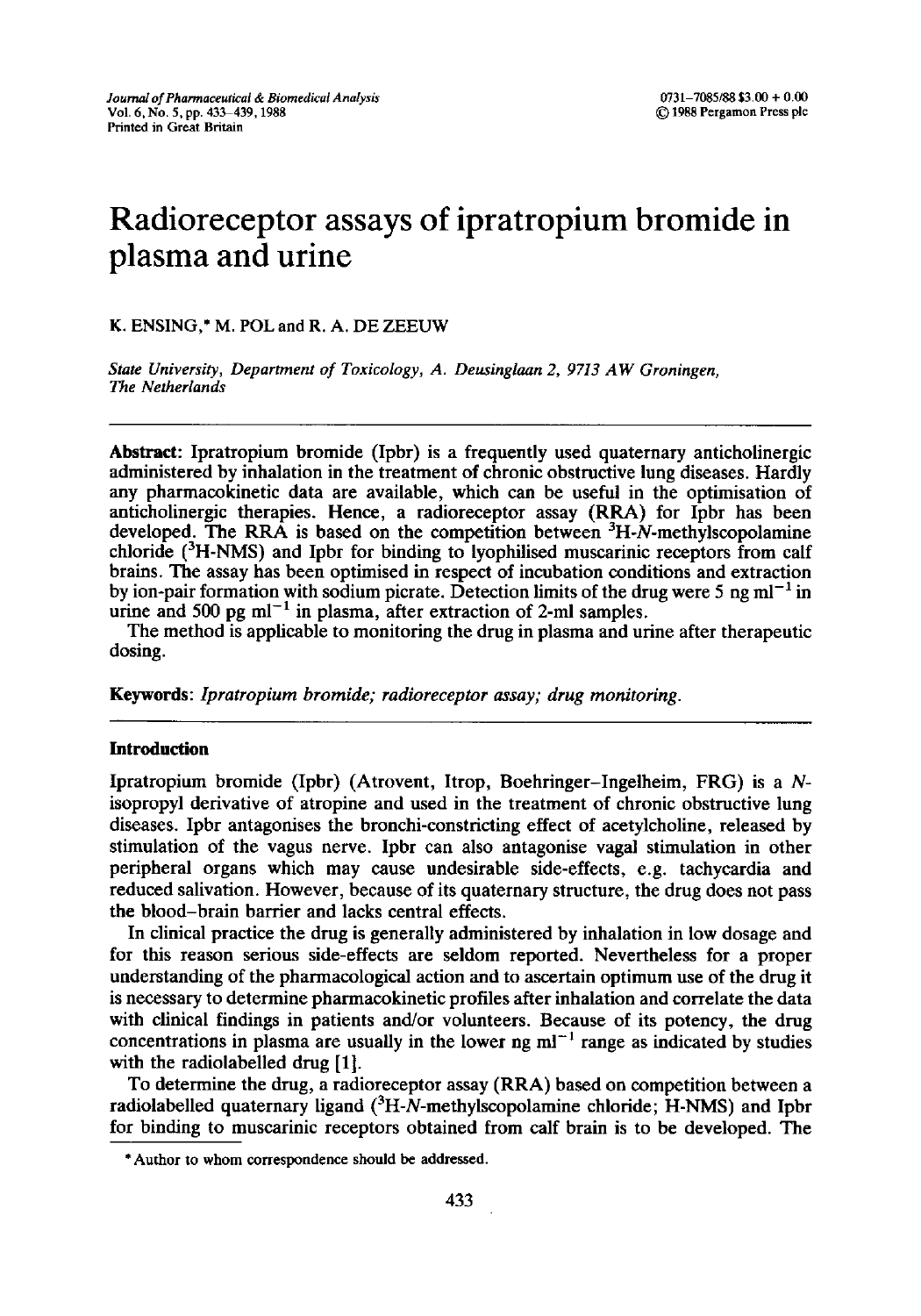development of the assay for Ipbr in plasma and urine is described. Owing to interference of the endogenous matrix no direct assay in plasma was possible; hence the possibilities of selective ion-pair extraction, re-extraction and concentration of the drug were investigated and optimised in respect of precision and limits of sensitivity of the method.

# **Materials and Methods**

## *Chemicals*

 $3H\text{-NMS}$  (90 Ci mmol<sup>-1</sup>) was supplied by NEN (Dreieich, FRG). Ipratropium bromide was kindly donated by Boehringer-Ingelheim (Ingelheim, FRG). Tetrapentylammonium iodide was obtained from Eastman Kodak (Rochester, NY, USA). All other chemicals and solvents of analytical grade were obtained from Merck (Amsterdam, The Netherlands). Polypropylene reaction vials were obtained from Kartell (Milan, Italy).

Sovirel tubes were obtained from Quickfit S.A. (Epernon, France). The 50 mM sodium phosphate buffer (pH 7.4) was prepared from 4 volumes of 50 mM sodium dihydrogen phosphate and 1 volume of 50 mM disodium hydrogen phosphate. Picofluor 30 was used as the scintillation liquid and was obtained from Packard Instruments (Groningen, The Netherlands). Polyethylene counting vials were supplied by Beckmann (Irvine, CA, USA).

Tetrapentylammonium (TPA) solution was prepared by reacting 2.13 g of tetrapentylammonium iodide with 0.637 g of silver oxide in 30 ml of distilled water for 1 h in an ultrasonic water-bath at room temperature. The precipitate was removed by filtration through a glass filter; the filtrate was collected and extracted twice with equal volumes of dichloromethane. The aqueous phase was neutralised with 0.1 M orthophosphoric acid to  $pH = 7.5$  and again extracted with equal volumes of dichloromethane. The TPA concentration in the aqueous phase was determined by ion-pair extraction with picrate into dichloroethane and the solution was diluted to give a final TPA concentration of  $2 \times 10^{-3}$ M. This solution was used in diluted form for the re-extraction of Ipbr.

# *Preparation of receptor material*

Calf brains, freshly prepared or stored at  $-80^{\circ}$ C (without cerebellum) were homogenised in 6 volumes of ice-cold 0.32 M sucrose using a Teflon-glass Potter-Elvejehem homogeniser at 1200 rpm (R.W. 18, Janke and Kunkel, Staufen i. Breisgau, FRG). The homogenate was centrifuged for 10 min at 1000 g. The pellet was discarded and the supernatant was centrifuged for  $60 \text{ min}$  at  $100,000 \text{ g}$ . The latter pellet was resuspended in buffer, equivalent to the original volume of the homogenate, and centrifuged for 30 min at  $100,000$  g. This washing was repeated and finally the pellet was resuspended in 5 volumes of buffer. The receptor preparation was lyophilised for 24 h and the optimum tissue concentration for the RRA was determined experimentally [2].

#### *Radioreceptor assay*

To duplicate, Ipbr in buffer was added to polypropylene reaction vials (1.5 ml), in a biofluid or in a suitably prepared aqueous extraction solution, to produce initial concentrations of  $10^{-10}$ - $10^{-7}$ M, corresponding to about 40 pg-40 ng ml<sup>-1</sup>. Then 25  $\mu$ l of radiolabelled methylscopolamine was added to produce a final assay concentration of  $3 \times 10^{-10}$ M. Finally a volume of the receptor preparation containing 3 mg of lyophylised receptors was added in order to obtain a  $550 \mu l$  incubation volume. The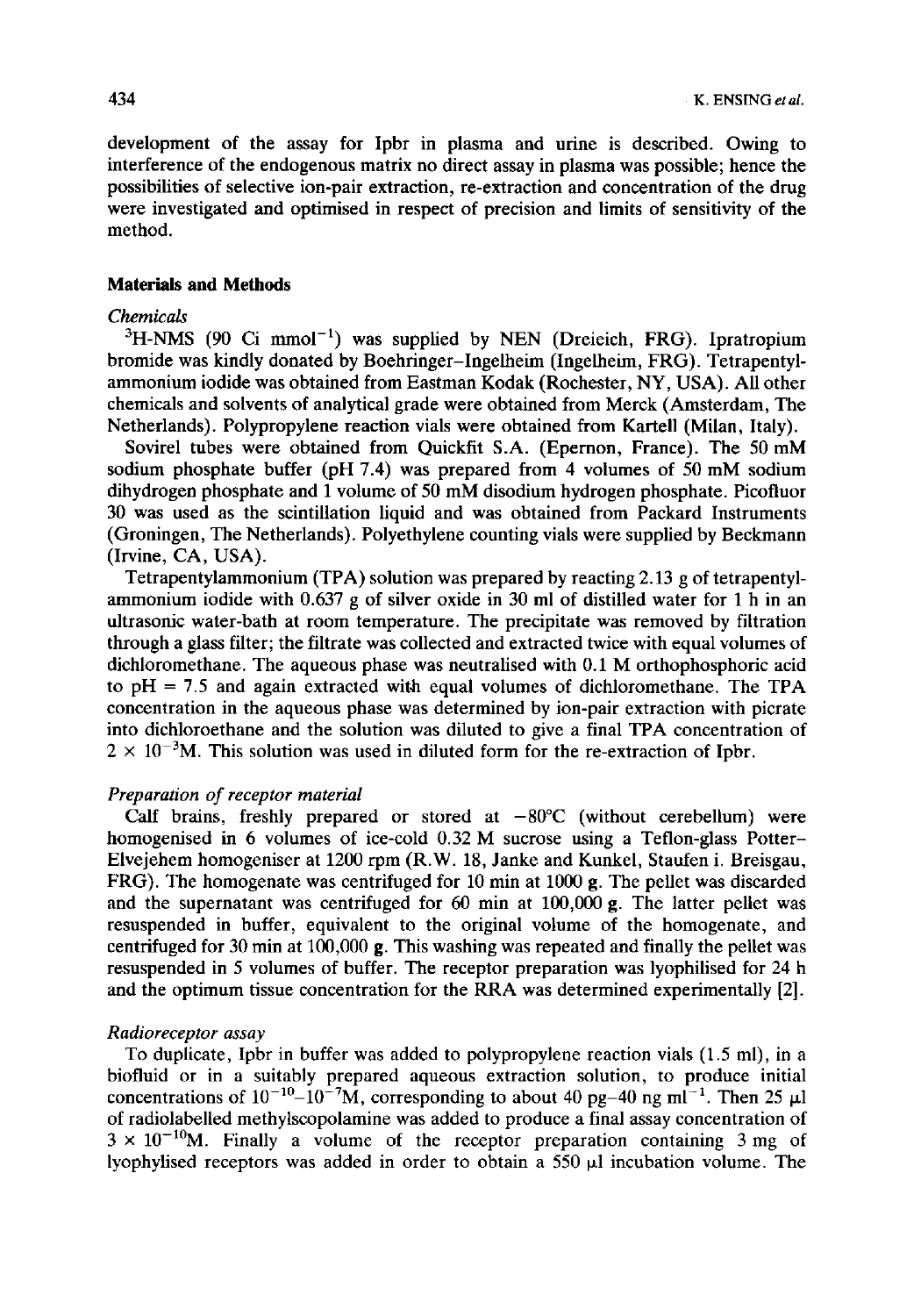reaction vials were closed, shaken and incubated for 60 min at room temperature, then centrifuged for 15 min at 15,000 g in a Hereaus Christ Biofuge A (Osterode am Harz, FRG). 450  $\mu$ l of the supernatant was transferred in the polyethylene counting vials, 2 ml of picofluor 30 was added and the mixture vortexed for 5 s before counting in a Beckman 1800 liquid scintillation counter (Irvine, CA, USA). The samples were counted for 40,000 counts with a counting time limit of 5 min.

#### *Extraction and re-extraction of ipratropium*

To 10 ml Sovirel tubes, 1 or 2 ml of plasma or buffer containing  $10^{-10} - 10^{-7}M$  Ipbr and 100 or 200  $\mu$ 1 of 3  $\times$  10<sup>-3</sup>M sodium picrate in 50 mM sodium phosphate buffer were added, respectively, to give a final picrate concentration of approximately  $3 \times 10^{-4}$ M. 5 ml of dichloroethane (DCE) was added; the tubes with 1 ml aqueous solution were vortexed for 30 s whereas the 2-ml aqueous samples were rolled for 60 min on a Denley Mixer 5 (Sussex, UK) to avoid the formation of unseparable emulsions. The rolling procedure was also tested for 1-ml aliquots of the aqueous samples in order to establish possible recovery losses in comparison with the vortexed samples.

The tubes were centrifuged for 10 min at 5000 g and the water phase was discarded; 4.5 ml of the DCE phase was transferred into another Sovirel tube and 1.0 ml of  $2 \times 10^{-6}$ M tetrapentylammonium-hydroxide (TPA) in buffer was added. The mixture was vortexed for 30 s and centrifuged for 10 min at 5000 g. Two 0.25-ml aliquots of the aqueous TPA-extract were transferred to 1.5 ml polypropylene reaction vials and the RRA was carried out.

Calibration graphs were constructed from the results of experiments that involved incubation in the presence of increasing concentrations of drug  $(10^{-10}-10^{-7}M)$  which were added to blank plasma, urine or buffer and handled in the same way as the samples to be analysed. The amount of free labelled ligand was expressed in terms of dps-values (disintegrations per s) which were obtained by converting the cps-values; the counting efficiency of these samples was always near 35%.

The amount of drug in standards was plotted against the dps-values. The recovery of the method was determined by comparing the values of the standard curve with those of aqueous TPA solutions containing fixed amounts of ipratropium. The precision of the method was determined by triplicate determination of a standard curve and by repetitive determination of some spiked samples in random order.

### **Results and Discussion**

The optimum tissue concentration for the inhibition curves was estimated by measuring the differences in the concentration of free labelled ligand, in the absence and presence of a fixed concentration of Ipbr which gave approximately 50% inhibition of receptor-bound <sup>3</sup>H-NMS, for various tissue concentrations. These data are plotted in Fig. 1. It can be concluded that the optimum tissue concentration at the end of the linear part of the curves is about 6 mg m $1^{-1}$ . Then the amount of displaced radiolabelled ligand is maximal whereas the free fraction labelled ligand is rather small as compared with the corresponding bound fraction.

In Fig. 2 a representative calibration curve for Ipbr is given. The concentration of Ipbr which causes  $10\%$  inhibition of receptor-bound  ${}^{3}$ H-NMS is considered as the lower limit of determination for the method. The determination limit is  $1 \times 10^{-9}$ M which corresponds to 220 pg of Ipbr in the assay.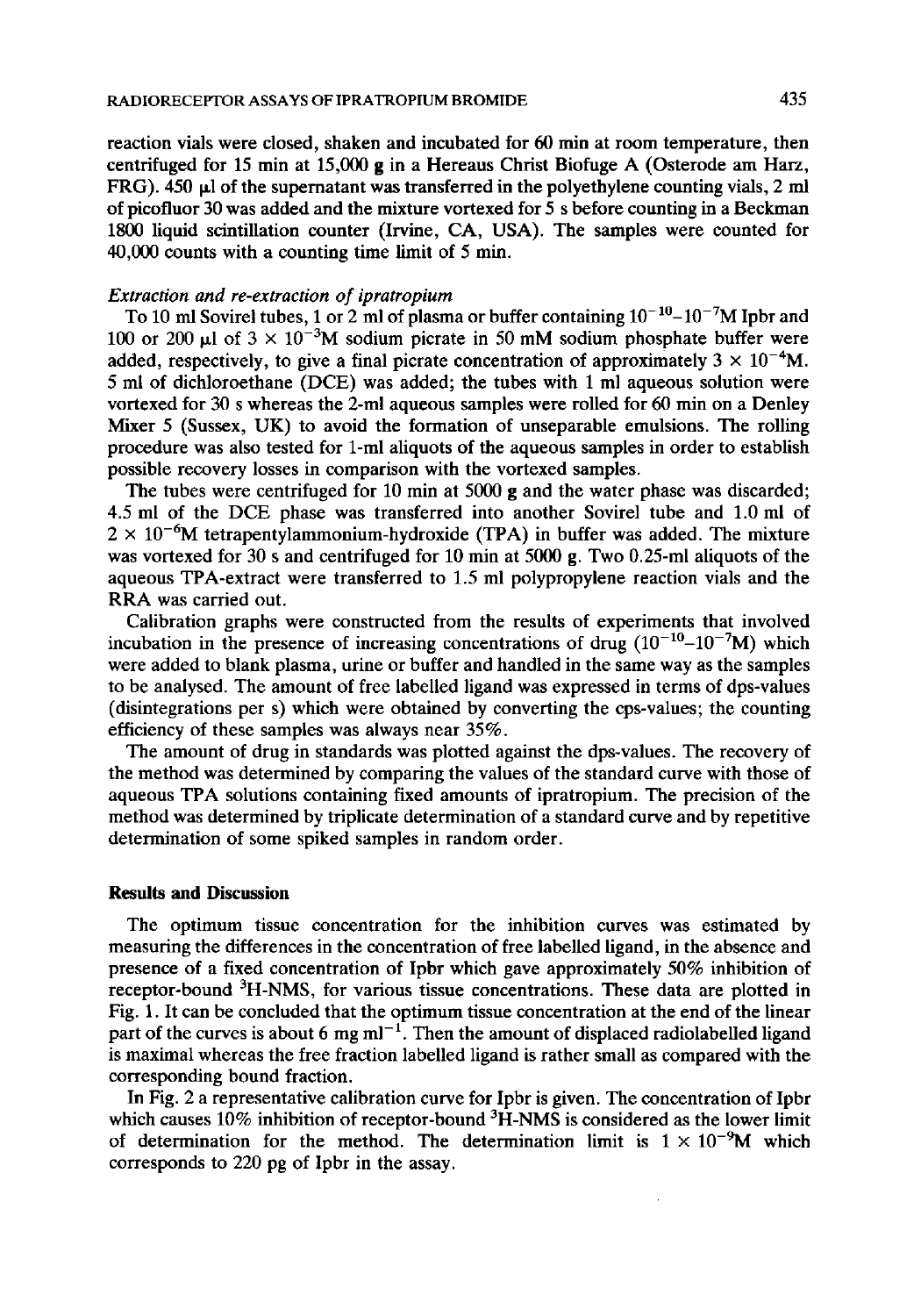

Influence of the amount lyophylised receptor ~. preparation (tissue concentration) on the concentration free labelled ligand (F<sup>\*</sup>) in the  $\frac{1}{L}$ presence (A) or absence (B) of  $1 \times 10^{-8}$  M 400 ipratropium bromide. The arrow indicates the optimum tissue concentration.

Figure 2

Experimental inhibition curve for ipratropium bromide. F\* indicates the concentration free labelled ligand. D indicates added drug concentration in mol  $1^{-1}$ .

When drug-free urine is added in small amounts to the incubation medium of the **RRA,** 3H-NMS binding will be reduced. However, this inhibition is constant and is kept at an acceptable level (approximately 10%) when the urine is diluted about ten-fold with buffer as is the case in the assay (3). Therefore, because of the relatively high drug concentrations in urine samples after therapeutic dosing, it was decided to assay these samples directly instead of applying a laborious sample clean-up procedure followed by dilution, in order to keep the Ipbr concentrations within the range of the calibration curve.

For plasma a sample clean-up and concentration step is unavoidable. On the one hand, plasma proteins have a detrimental effect on the sensitivity and accuracy of the assay because of non-specific binding of  ${}^{3}H$ -NMS and Ipbr. On the other hand, the drug concentrations in plasma are close to the determination limit of the assay so that dilution of the samples, as with urine, will result in undetectable levels of drug.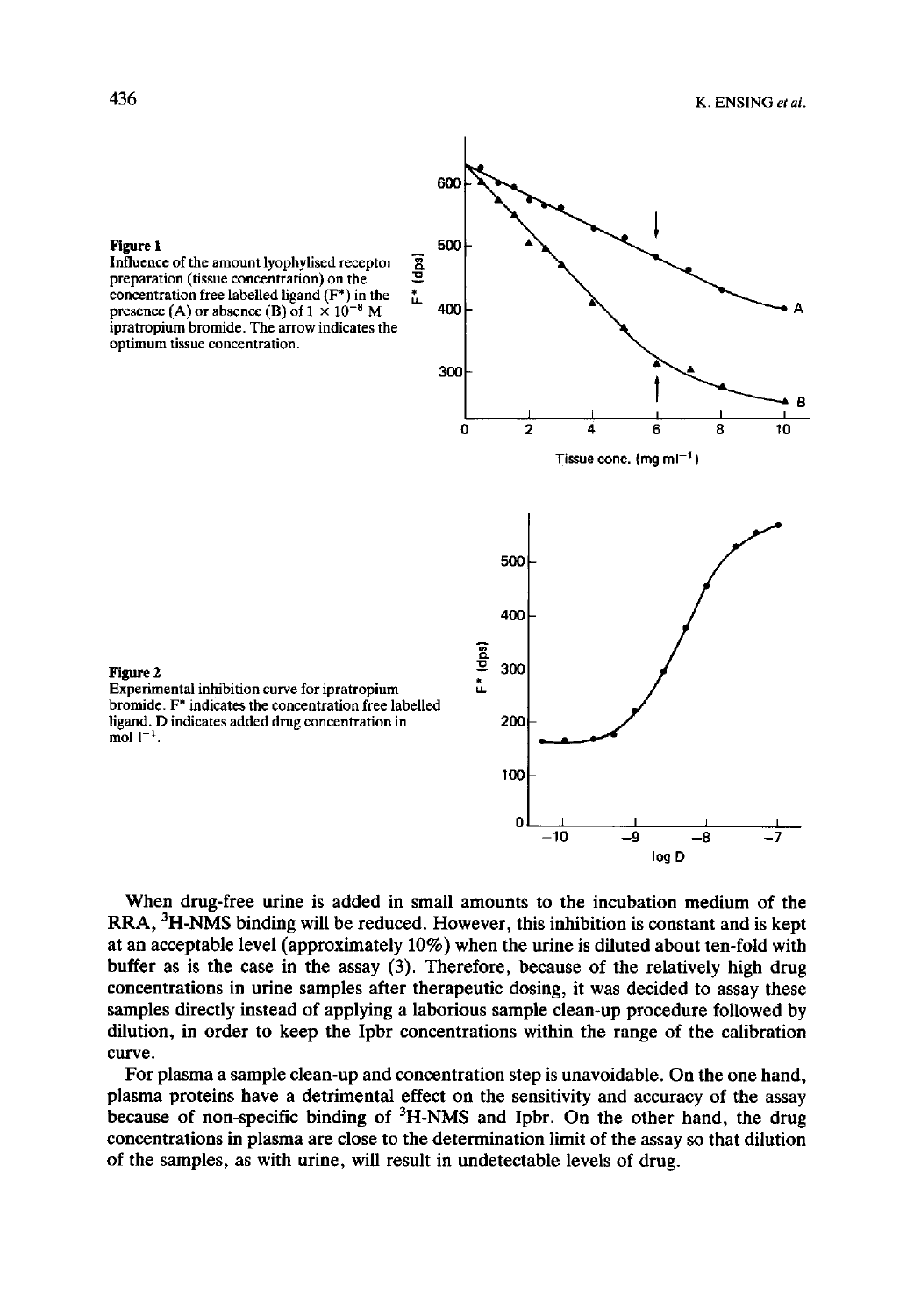**Therefore, it was decided that ion-pair extraction and re-extraction procedure were to be used, which is very selective and generally offers high recoveries even in the subnanogram range as was observed for the quaternary anticholinergic, oxyphenonium [4, 5].** 

**Picrate offered the best opportunities for a quantitative extraction of Ipbr;**  experiments in buffer showed that a picrate concentration of  $3 \times 10^{-4}$ M allows **recoveries of more than 99.9% for ipratropium in the organic layer. The re-extraction**  was carried out with 1 ml of  $2 \times 10^{-6}$ M TPA; TPA has a 10,000-fold higher extraction **constant with picrate than ipratropium. So, when the amount of TPA in the aqueous layer is slightly larger than the amount of ipratropium in the organic layer, TPA will displace all ipratropium in the ion-pair with picrate. Concentrations of TPA higher than 10-6M cannot improve the recovery since TPA will start to inhibit the binding of the labelled ligand to the receptor [5].** 

**In Table 1 precision data are given for a number of ipratropium bromide concentrations in buffer, plasma (1 and 2 ml samples) and urine. The following** 

| Amount of drug in RRA<br>(pmol)         | within experiment<br>RSD $(\% , N = 6)$ | day to day<br>RSD $(\% , N = 3)$ | day to day<br>RSD(%) |
|-----------------------------------------|-----------------------------------------|----------------------------------|----------------------|
| <b>Buffer</b>                           |                                         |                                  |                      |
| $0.25(100 \text{ pg})$                  | 14.3                                    | 17.6                             | $7.1 (N = 10)$       |
| $1.25(500 \text{ pg})$                  | 5.6                                     | 9.7                              | 5.0                  |
| 2.50<br>$(1 \text{ ng})$                | 7.5                                     | 1.0                              | 1.1                  |
| 12.50<br>$(5 \n{ng})$                   | 5.4                                     | 2.4                              | 2.7                  |
| Urine                                   |                                         |                                  |                      |
| 0.25                                    | 12.4                                    | 22.1                             | 18.3 $(N = 30)$      |
| 1.25                                    | 4.9                                     | 1.6                              | 3.9                  |
| 2.50                                    | 5.7                                     | 4.1                              | 4.3                  |
| 12.50                                   | 14.6                                    | 5.5                              | 3.3                  |
| Extraction from 1 ml buffer (vortexed)* |                                         |                                  |                      |
| 0.25                                    | 13.2                                    | 16.2                             |                      |
| 1.25                                    | 16.5                                    | 11.2                             |                      |
| 2.50                                    | 4.4                                     | 4.9                              |                      |
| 12.50                                   | 27.5                                    | 18.4                             |                      |
| Extraction from 1 ml plasma (vortexed)* |                                         |                                  |                      |
| 0.25                                    | 21.8                                    | 25.5                             | $14.4 (N = 10)$      |
| 1.25                                    | 5.6                                     | 8.2                              | 4.9                  |
| 2.50                                    | 6.3                                     | 8.4                              | 2.4                  |
| 12.50                                   | 12.8                                    | 4.5                              | 5.0                  |
| Extraction from 1 ml plasma (rolled)*   |                                         |                                  |                      |
| 0.25                                    | 49.8                                    | 41.1                             |                      |
| 1.25                                    | 4.0                                     | 9.6                              |                      |
| 2.50                                    | 9.1                                     | 6.0                              |                      |
| 12.50                                   | 17.5                                    | 10.7                             |                      |
| Extraction from 2 ml plasma (rolled)*   |                                         |                                  |                      |
| 0.25                                    | 31.2                                    | 4.8                              |                      |
| 1.25                                    | 5.2                                     | 3.8                              |                      |
| 2.50                                    | 10.2                                    | 6.7                              |                      |
| 12.50                                   | 6.5                                     | 7.1                              |                      |

Evaluation **of the RRA for Ipbr** 

**Table 1** 

**\* The amount of drug without correction for the recovery of the ion-pair extraction and re-extraction.**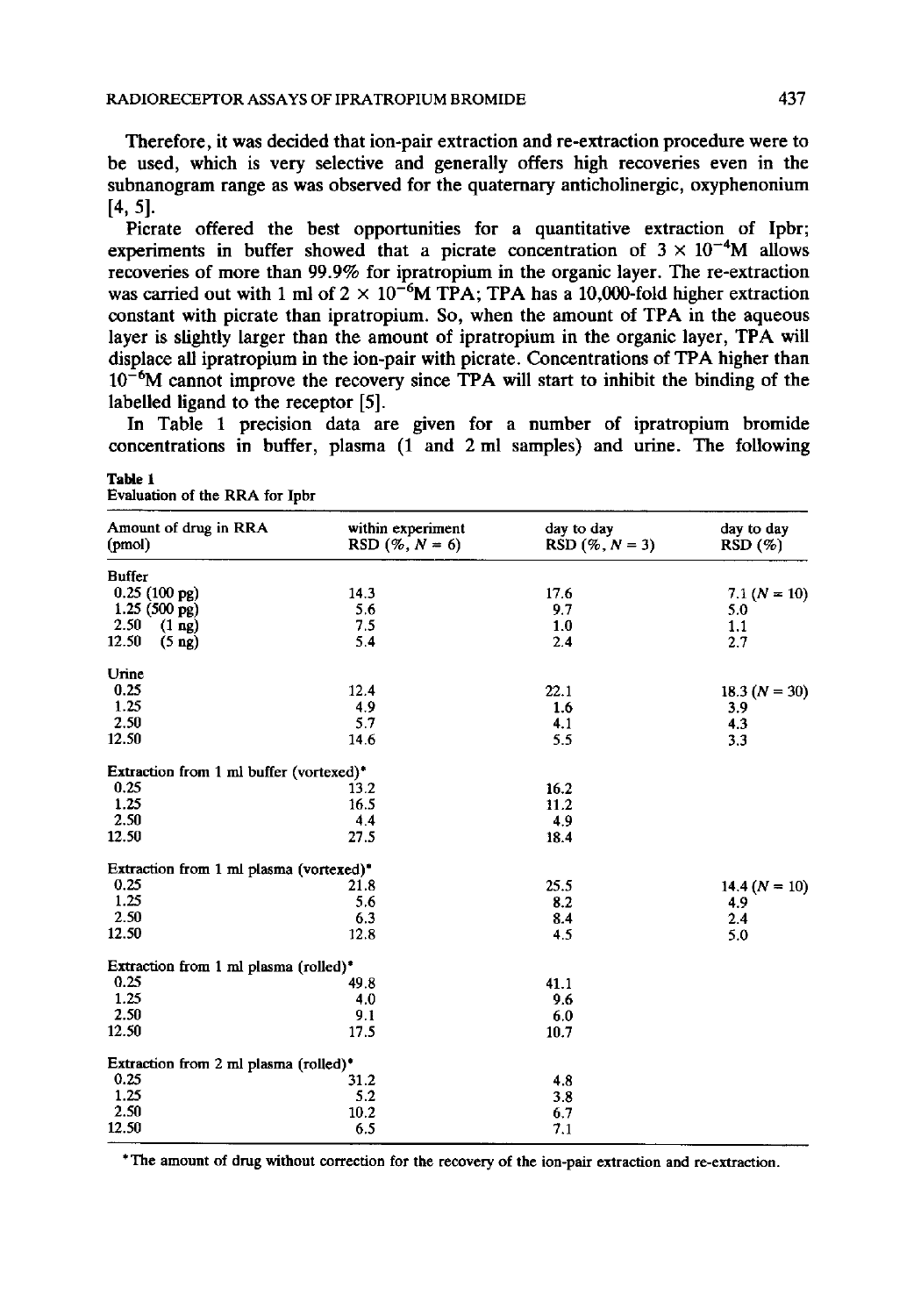recoveries were obtained at the 2.5 pmol level in the RRA (which corresponds to 1 ng of Ipbr) for 1 ml of buffer, 1 and 2 ml of plasma respectively: 104, 91 and 81%. For the roiled samples a comparable recovery was calculated as for the vortexed samples.

As can be concluded from Table 1, the precision of the RRA is dependent on the amount of drug. The precision is optimal in the steepest part of the calibration curve and is worse at the beginning and end of the curve. This is illustrated by the data for 0.25 pmol Ipbr which is approximately half the amount of drug which was arbitrarily assigned as the determination limit of the method.

The radioreceptor assay has been employed in pharmacokinetic studies in healthy volunteers after oral administration of 2, 5, 10 and 20 mg of Ipbr, after intravenous administration of 2 mg of Ipbr and after slow inhalation of 2 mg of Ipbr. As expected, there were considerable variations in plasma levels and urinary excretion. For this reason the volume of urine added to the assay was 25 or 50  $\mu$ 1 for oral and inhalation administration whereas a further 100-fold dilution of the urine samples after intravenous administration was necessary in order to obtain sample concentrations within the range of 10-90% inhibition of the calibration curve. This is illustrated in Fig. 3 with the cumulative excretion curves after administration of 2 mg of Ipbr by three different routes. It can be seen that there are enormous variations in bioavailability, dependent on the route of administration.



Figure 4 Plasma concentration-time curve after intravenous administration of 2 mg of Ipbr.